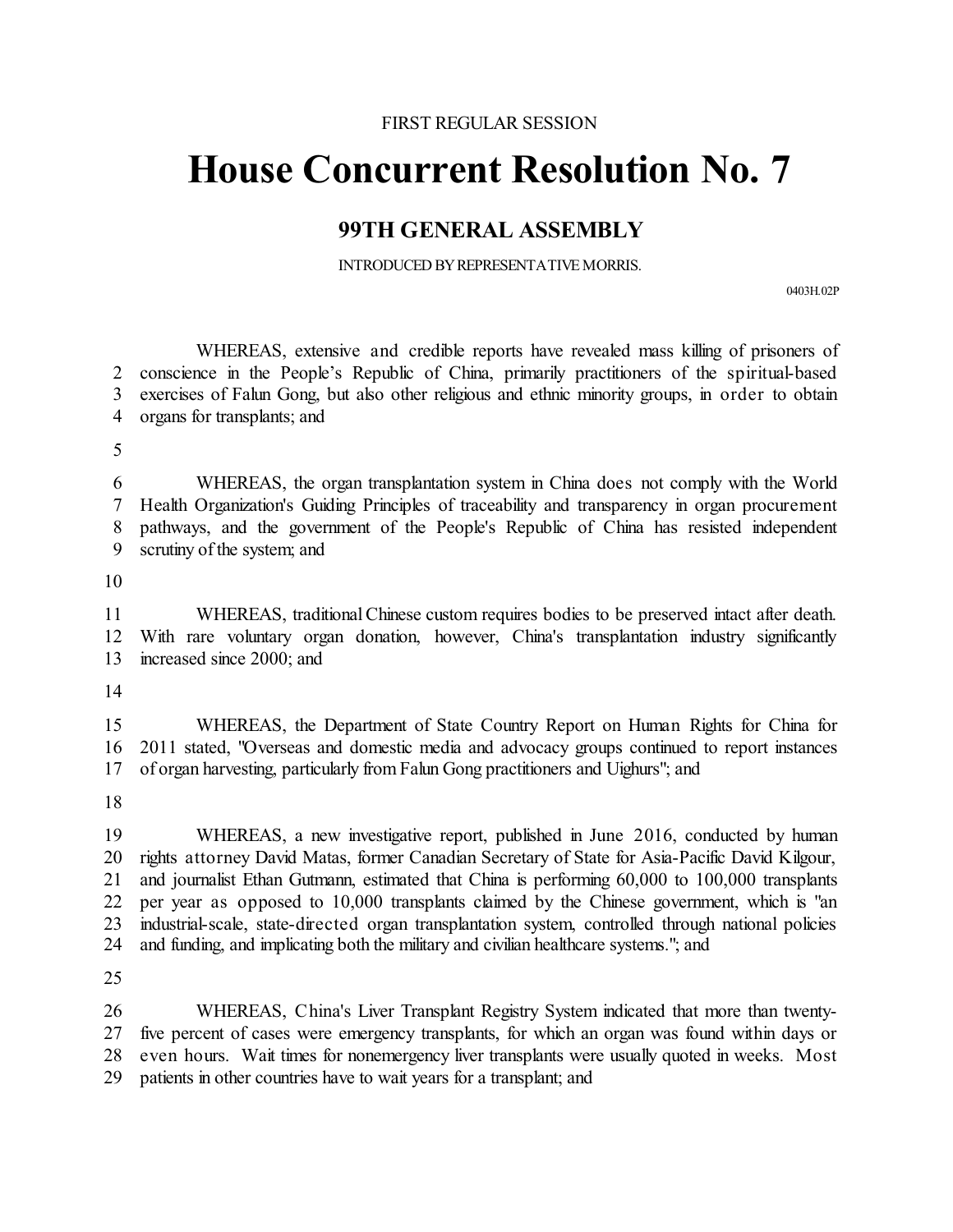## HCR 2

 WHEREAS, the Chinese government claims that ninety percent of China's organ transplant sources come from executed prisoners. However, the number of executions has dropped ten percent annually since 2002 and is far less than the number of transplants taking place. The government has never acknowledged the sourcing of organs from prisoners of conscience; and

 WHEREAS, Falun Gong, a spiritual practice involving meditative "qigong" exercises and centered on the values of truthfulness, compassion, and forbearance, became immensely popular in China in the 1990s, with multiple estimates placing the number of practitioners at upwards of 70 million; and

 WHEREAS, in July 1999, the Chinese Communist Party launched an intensive, nationwide persecution, including physical and mental torture, designed to eradicate the spiritual practice of Falun Gong, reflecting the party's long-standing intolerance of large independent civil society groups; and

 WHEREAS, since 1999, hundreds of thousands of Falun Gong practitioners have been detained extralegally in Chinese reeducation-through-labor camps, detention centers, and prisons, where torture, abuse, and implausible medical exams and blood tests on Falun Gong practitioners are routine; and

 WHEREAS, Freedom House reported in 2015 that Falun Gong practitioners comprise the largest portion of prisoners of conscience in China and face an elevated risk of dying or being killed in custody; and

 WHEREAS, the United Nations Committee Against Torture and the Special Rapporteur on Torture have expressed concern over the allegations of organ harvesting from Falun Gong prisoners and have called on the Government of the People's Republic of China to increase accountability and transparency in the organ transplant system and punish those responsible for abuses; and

 WHEREAS, in June 2016, the United States House of Representatives unanimously passed House Resolution 343, condemning the systematic, state-sanctioned organ harvesting from Falun Gong and other prisoners of conscience; and